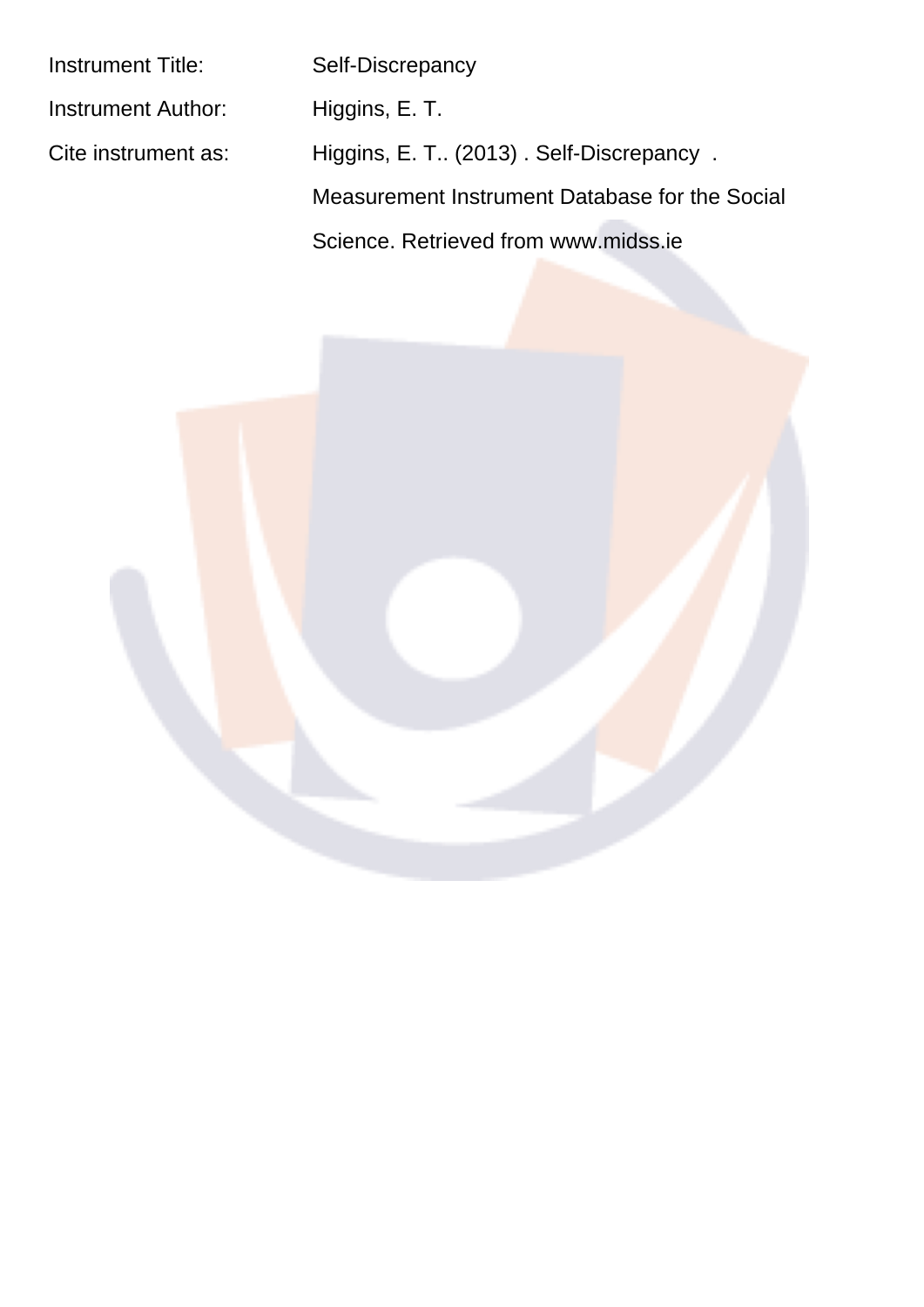#### **SELF-DISCREPANCY MEASUREMENT**

There are two ways to measure self-discrepancy.

## (1) Using the Regulatory Focus Strength Measure:

To calculate actual-ideal discrepancy, subtract the actual-self extent rating from the idealself extent rating for each "ideal" attribute the participant listed. Then sum all the difference scores for each listed "ideal" attribute.

Use the same procedure to calculate actual-ought discrepancy. Subtract the actual-self extent rating from each ought-self extent rating for each "ought" attribute. Then sum all the difference scores for each listed "ought" attribute.

## **Reference**

Higgins, E. T., Shah, J., & Friedman, R. (1997). Emotional responses to goal attainment: Strength of regulatory focus as moderator. Journal of Personality and Social Psychology, 72, 515-525.

## (2) Using the Selves Ouestionnaire:

Participants are asked to list up to 10 traits or attributes associated with actual, ideal, and ought self-concepts.

#### **Instructions:**

In the following questionnaire, you will be asked to list the attributes of the type of person you think you *actually*, *ideally*, and *ought* to be:

Actual self: Your beliefs concerning the attributes you think you *actually* possess.

Ideal self: Your beliefs concerning the attributes you would like *ideally* to possess; your ultimate goals for yourself.

Ought self: Your beliefs concerning the attributes you believe you *should* or *ought* to possess: your normative rules or prescriptions for yourself.

Each page of the questionnaire focuses on a different domain (i.e., actual, ideal, and ought self-concepts are written about on three different pages).

#### **Calculating Self-Discrepancy:**

(a) Compare the attributes listed for the actual self-concept with those listed for the ideal self-concept. Determine which attributes *match* (appear on the lists for both actual self-concept and ideal self-concept), and which attributes *mismatch* (i.e., an attribute on one self-concept list is the opposite or an antonym of an attribute on